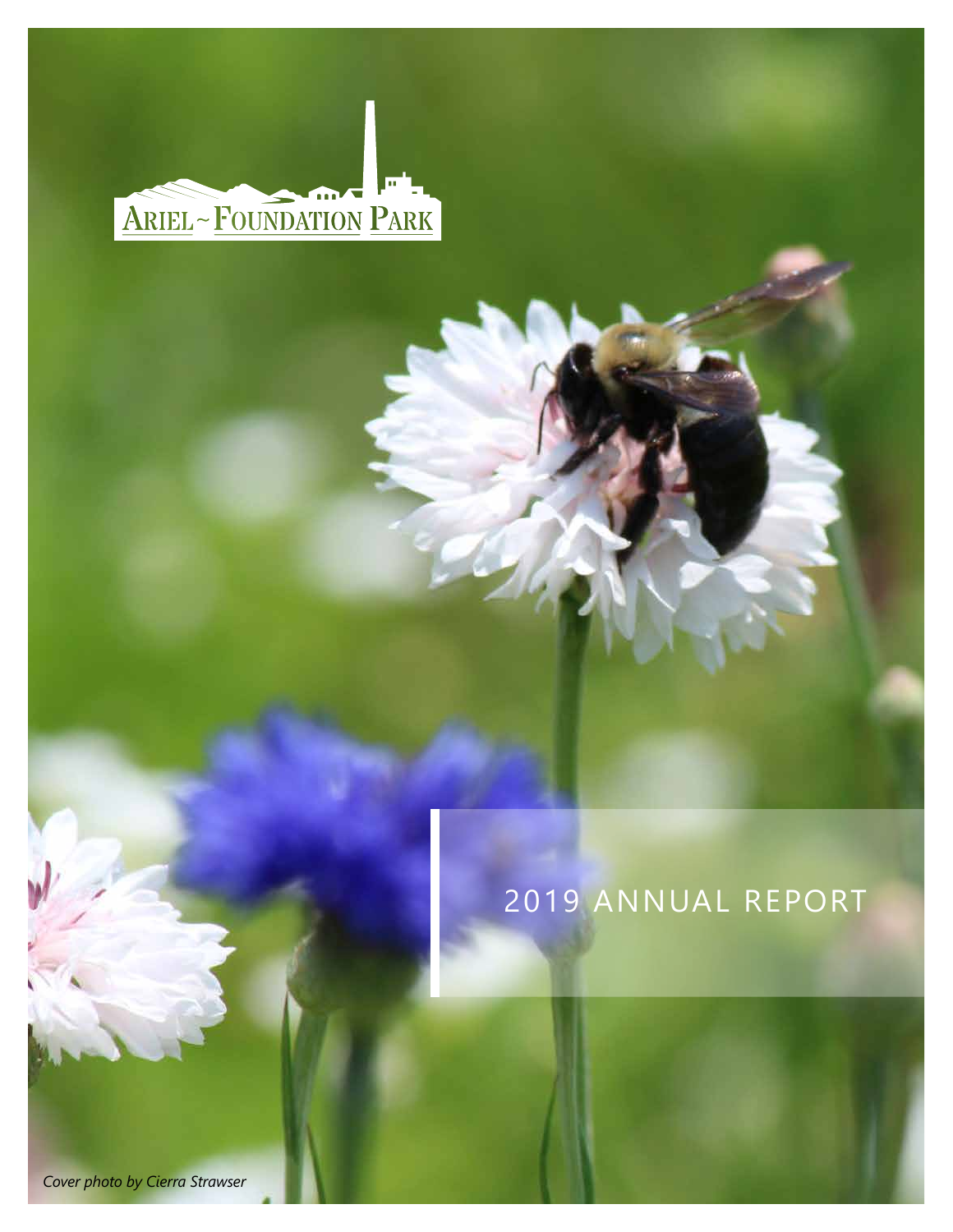

**Foundation Park Conservancy 2019 Board Members**

Kim Rose, President Michael Percy, Vice President Melanie Bolender, Secretary David Stuller, Treasurer Sam Barone David Carpenter Susan Kahrl Jennifer Odenweller Matt Starr

**Ariel-Foundation Park Leadership Team**

Mark Fritz, Operations Jody Holland, Nature Programs Carrie Haver, Marketing Megan Evans, Reservations Jeff Boucher, Food/Beverage Skip Trask, Sound/Lights Tech

# **PRESIDENT'S REPORT**

#### *By Kim Rose, Board President*

The Foundation Park Conservancy Board meets annually to reflect on the past and plan for the future. As part of this process we review our Vision and Mission statements for compliance and to determine if they remain appropriate.

#### **Our Vision**

*To be a world class example of adaptive reuse that honors its industrial heritage and is the focal point for recreation, entertainment, and social interaction in Knox County.* 

#### **Our Mission**

*To lead and support the economic stability, preservation, development, programming, and promotion of Ariel-Foundation Park in collaboration with the City of Mount Vernon.*

In 2019, the Conservancy was presented with a number of changes that caused the Board to reflect on these statements. The Board believed the CA&C Depot needed more use and exposure. Working with the Knox County/Mount Vernon Chamber of Commerce and the City of Mount Vernon, we were able to work through issues so the Chamber could occupy this building for their office space. This allowed for establishment of a critically needed front door to our community to become occupied on a full-time basis, greeting guests to our community.

The Conservancy, with the assistance of the Ariel Foundation, also had an opportunity to expand its footprint to the new Riverview Parking area. This gift to the City of Mount Vernon has now come under the management of the Conservancy. A collaboration between the City of Mount Vernon and the Mount Vernon Rotary Club will provide a new entrance to Ariel-Foundation Park, while serving as an imporant link between the Kokosing Gap Trail, the Heart of Ohio Trail, and the businesses of downtown Mount Vernon.

It has been the Board's dream to expand the use of west Ariel-Foundation Park. Last spring, we took a chance and planted the wildflower/pollinator garden. With ample rain, these 16 acres developed beautifully. With this success, the garden will be expanded for 2020. Please plan on strolling through the flowers this summer and fall.

Adding doors to the Schnormeier Event Center was a delicate balance of preserving the park's industrial heritage and supporting programming and economic development. Our Facilities Committee Chair, Michael Percy, spent many hours working with the State of Ohio, our architects and planners, the City engineer and City administration to complete this project. The addition of the doors has expanded the use of this wonderful facility.

When Ariel-Foundation Park was in its planning stages, Ted Schnormeier used the Sloss Furnaces in Birmingham, Alabama, as the model of historical heritage. The Sloss Furnaces are often featured in bridal magazines. Ted saw something we missed. Last year, as the facility became more secure and reliable as a venue, the park hosted 16 weddings. Ariel-Foundation Park is rapidly becoming regionally known as a wedding venue.

The 4th of July celebration is embraced as the community's event, celebrated on the 4th like it is supposed to be. Last year thousands enjoyed a spectacular concert and an even better fireworks display. Our 2020 fifth year anniversary will be even bigger.

We increased the programming in 2019 with the addition of kayak safety courses. Paddles for Heroes, a local nonprofit organization, kindly donated a handicapped accessible launch which assisted this program.

The landscape of Ariel-Foundation Park continues to grow and strengthen, adding to its beauty. The Board has worked diligently to create realistic growth and programming while still dreaming big. It has been an interesting balance of which we are proud. Your support and gifts continue to be greatly appreciated. We look forward to an exciting fifth year anniversary.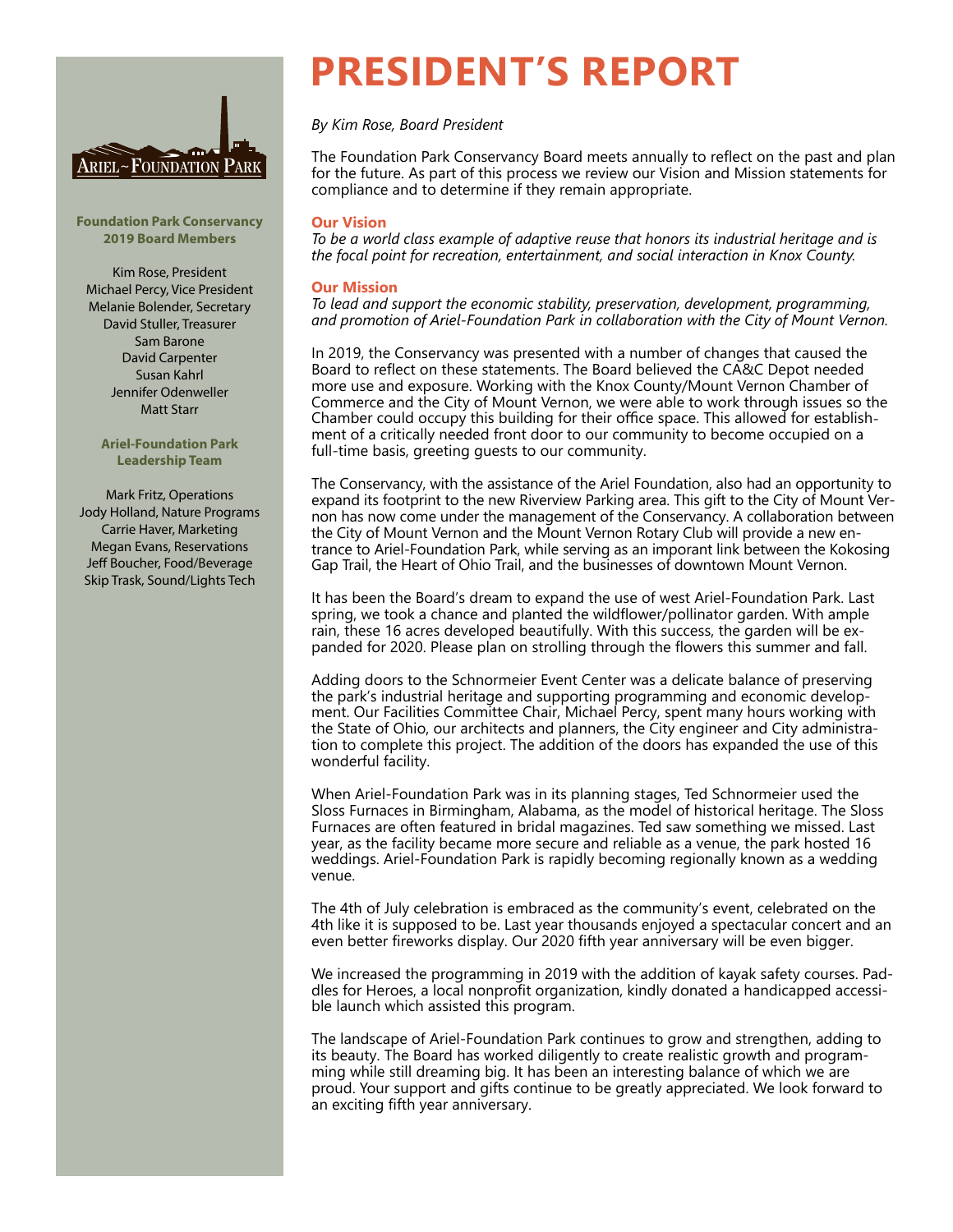



**16**

weddings/receptions

**65**

individuals trained in the Park's first year of Beginner Kayak Safety Courses





zip codes from **61 13**

states

visited the Clock House/Museum













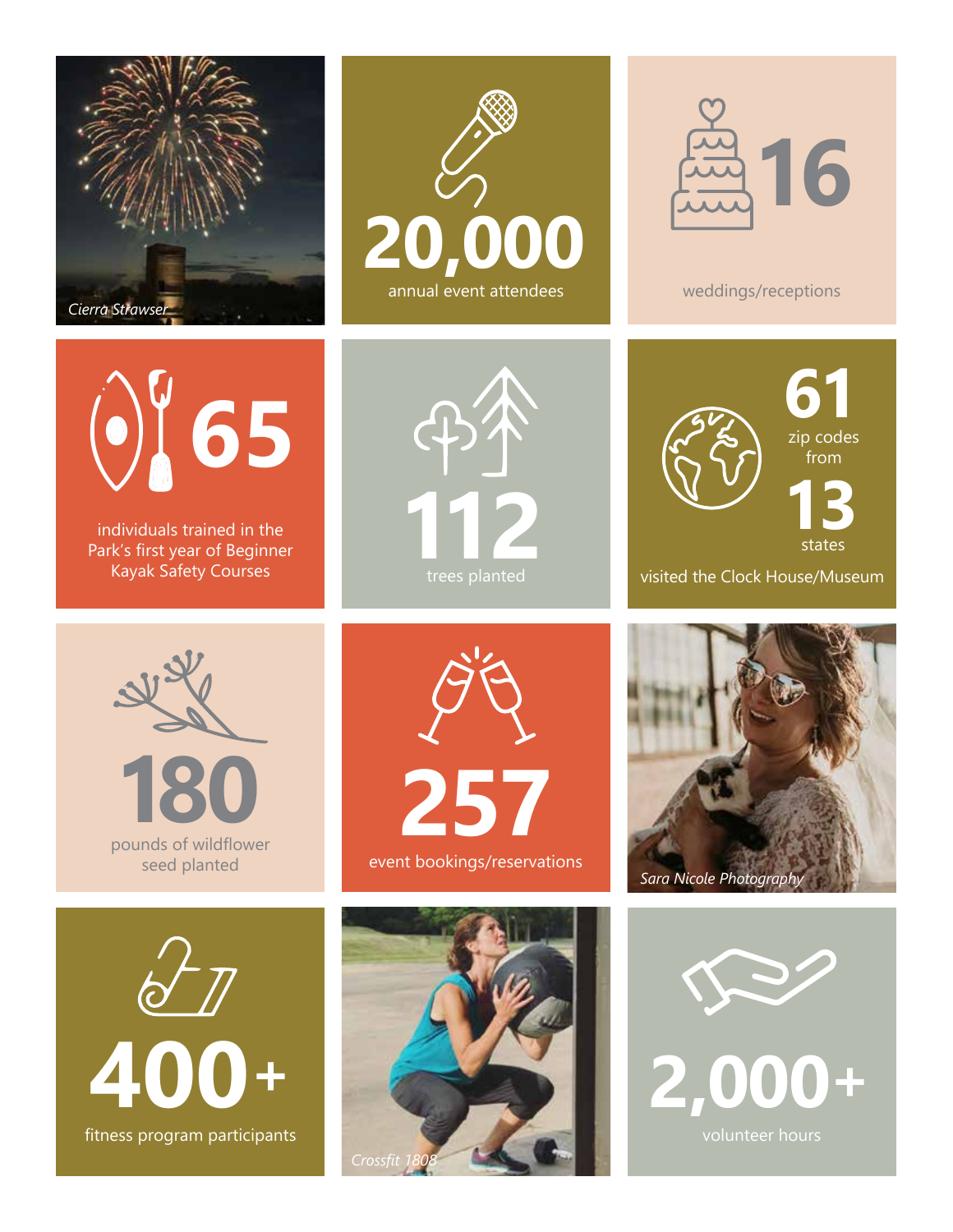





















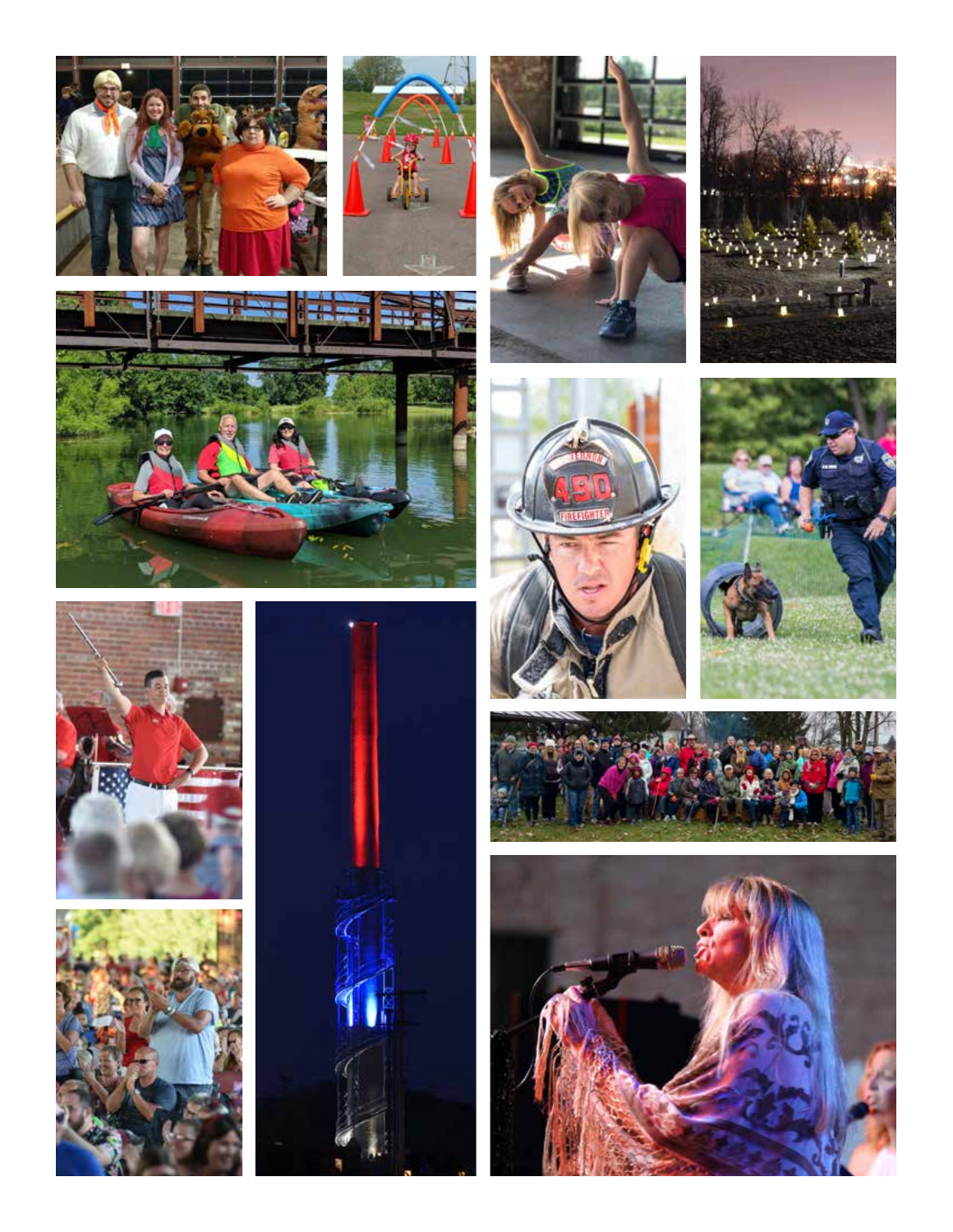# **EVENTS/PROGRAMMING**

# **Concert Series**

With the tremendous support of local and regional business and organizations, the Park was proud to present its fifth year of free concert programming. The eight events showcased local favorites and regional headliners. The park's goal is to bring a variety of quality, live entertainment to our community; create memorable family experiences; and encourage people to explore their park.

# **July 4 Independence Day Celebration**

It takes a monumental coordinated effort to put together the large July 4 event at the park every year. We are grateful to local law enforcement, fire personnel, City staff and leaders, our event sponsors, food vendors, and dozens of volunteers who make this a successful event year after year. TUSK, the ultimate Fleetwood Mac tribute band, played to an audience of more than 10,000 people while the brilliant fireworks display dazzled park guests as the stunning finish to a wonderful day.

## **Fitness Activities**

Hundreds of community members engage in the park's free fitness programs each year. Our 2019 offerings included Tai Chi, yoga, Zumba, cardio/step, Crossfit, cardio drumming, krav maga/self defense, and a special kids THRIVE program. We are grateful to our partners and sponsors who make this programming possible.

## **Movie Mondays**

This year the park was pleased to present three recently released family friendly movies, one in June, July and August. They continue to be a hit with families looking for affordable entertainment. Through our partnership with Domino's, the park offers one free slice of pizza to children during the movie.

## **Rastin Challenge**

This year brought more than 90 first responders to the park to compete and celebrate camaraderie through the Rastin Challenge. We were excited to award our second scholarships for higher education to local first responders Sgt. Dan Selby with the Knox Co. Sheriff's Office and Matthew Sites with the Central Ohio Joint Fire District. The K9 competition continued to be of special interest to spectators. Through the generosity of local sponsors, the Never Forget 9/11 Memorial traveling exhibit was also part of the day, drawing more than 1,400 guests in the eight hours it was open. We were also privileged to host New York police officer John Lambkin and firefighter Joe Gavitt as they told about their personal 9/11 experiences.

## **First Day Hike**

More than 80 people enjoyed our second annual First Day Hike, held nationally on January 1. Volunteers stoke the bonfire where hikers get warm before and after their walk, as well as lead hiking groups through the park, telling about history, nature, and park activities. This year, we added a free lunch of chili and cornbread to the delight of park guests. Everyone enjoyed getting outside, learning more about their park on a one-hour walk, and recommitting to a healthier lifestyle for 2019.

# **Kids to Parks Day**

A national initiative to get more children active at their local and state parks, Kids to Parks day grew to become a community day for children at the park, featuring more than 40 Knox County agencies and organizations who serve children and families. Children participated in recycling education, tricycle and bicycle safety courses, planting of milkweed at the park, SPI's ant "citizen science" projects, and more.

## **Trick-or-Treat Trail**

This event saw an estimated 1,500 park guests, enjoying trick-or-treating with more than 50 local businesses and organizations. Children and families could also participated in face painting, games, and dancing to the DJ's selection of thrilling sounds.

## **Candles & Carols**

Held on December 20, this event brought the community together for a seasonal music celebration and walk through more than 600 luminaries. Two local choral ensembles led Christmas carols and event-goers enjoyed free cookies, hot chocolate and coffee thanks to our generous sponsors. The 2019 event was in memory of Ann Schnormeier.

# **NEW IN 2019**

## **Beginner Kayak Safety Courses**

With the addition of Jody Holland, Nature Coordinator, the park was able to offer basic kayaking courses every other Saturday, May through September. Sixty individuals participated from across central Ohio. Jody is a certified kayak/ canoe instructor and brings a wealth of personal paddle and water safety expertise to the park. The park also purchased seven kayaks, oars, personal flotation devices, and other safety equipment for these courses. We look forward to hosting more water-based programming in 2020.

## **WADE: "Music for River and People"**

The park was privileged to have Mount Vernon native Aaron Hoke Doenges, an artist residing in Nashville, bring his award-winning WADE interactive sound art installation to the downtown footbridge this summer. Real time data about the Kokosing, the Walhonding, and the Muskingum Rivers' depth and flow was pulled from the United States Geological Survey website and transformed into changing pitches and dynamics of the piece. As the rivers' depths changed, the notes also rose and fell. People walking over the bridge also impacted the "music."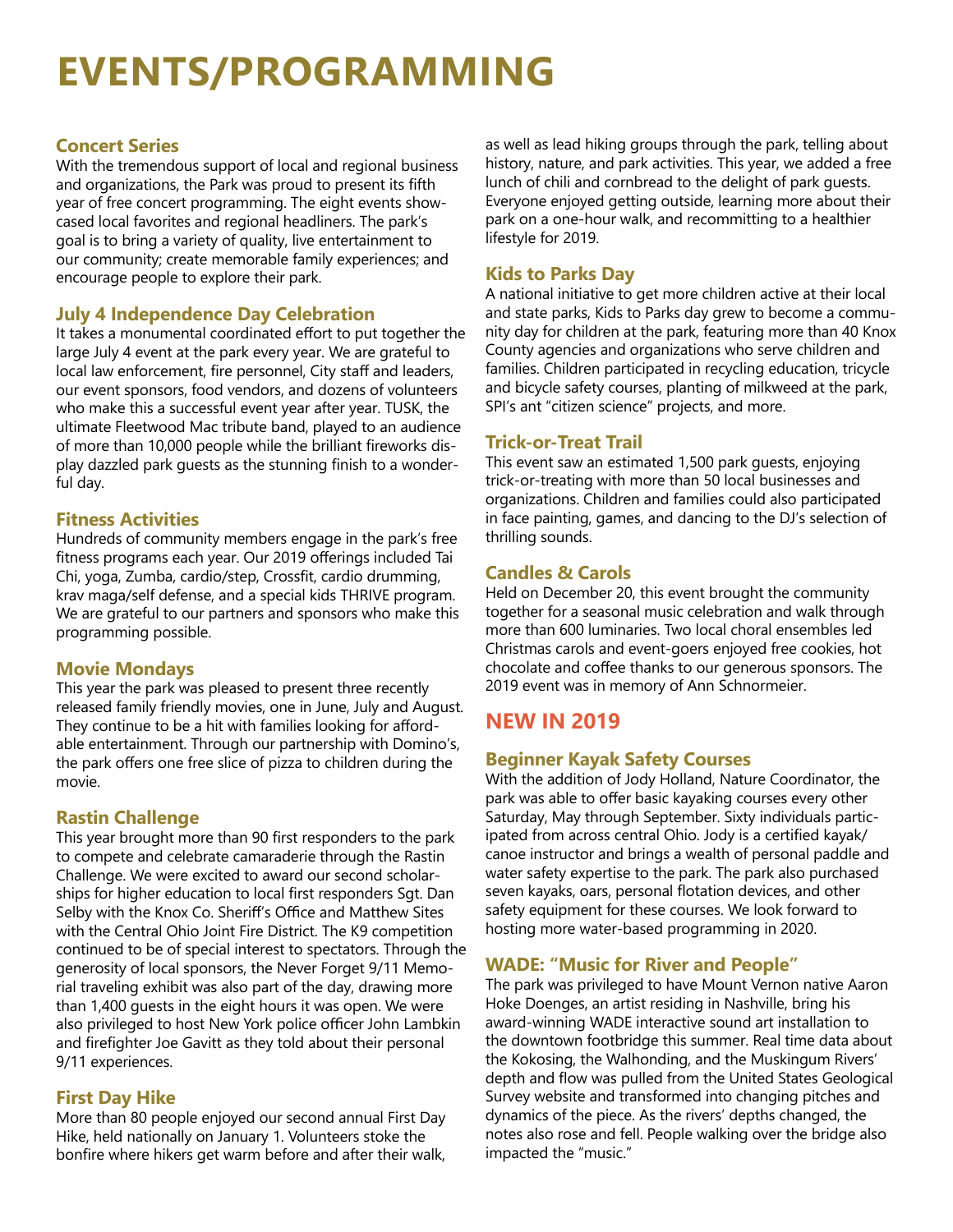

# **CAPITAL IMPROVEMENTS**

In support of the mission of the Foundation Park Conservancy, we continue to improve and enhance the facilities at the park. Many of our activities are elective, but sometimes maintenance or upgrades become necessary. We have also continued to focus on enhancing safety and security with added cameras and extended wifi signals throughout the park.

### **Completed This Year**

- Fire alarm and sensor system in the Event Center
- ADA ramp on the Event Center stage
- Remote lighting system for Rastin Tower, downtown footbridge, and historic viaduct
- Repairing roof of elevator shaft
- Asbestos survey
- ADA kayak launch (donated by Paddle for Heroes)
- Parking lot by kayak launch
- Memorial benches
- Water fountain at Schnormeier Event Center
- Wildflower/pollinator garden
- Sunset swing installations

### **Partnership Projects**

- Harmony Playground at Memorial Park
- Riverview/Heritage Park in downtown Mount Vernon

#### **In Process**

Several projects are in various stages of development at the park:

- Continued development of wildflower/pollinator garden
- Building of service garage
- Repairing the dike breach on the west lake/ Kokosing River
- Paving of roadway on north side of central lake

The park's desire is to continually improve the beauty, environment, and structures on its 265-acre property. This includes care of the grass, lakes, trees, buildings, sidewalks, parking lots, restrooms, picnic areas, and more. We appreciate our partnership with the City of Mount Vernon which makes much of this possible, along with community support and dedicated staff and volunteers.

**Total Investment: \$194,000+**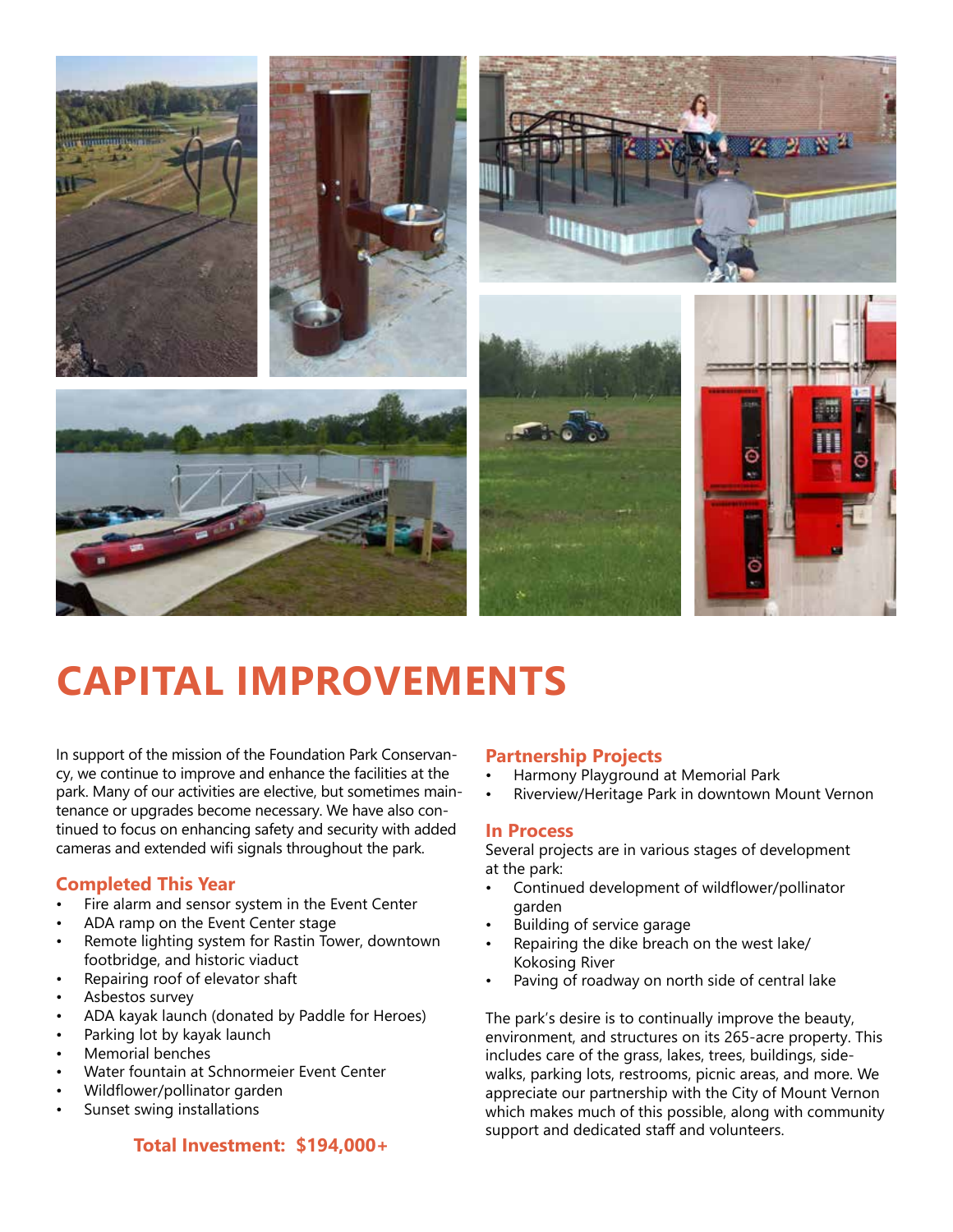# **VOLUNTEERS**

Ariel-Foundation Park is fortunate to have an active body of volunteers who welcome people to the Urton Clock House, assist with concerts at the Schnormeier Event Center, perform grounds maintenance, and assist with special community events like the Trick-or-Treat Trail, Candles & Carols, and the winter hikes. **Together, they donated more than 2,000 hours of service to the park, for a value of \$50,860** (*according to the hourly dollar figure established by Independent Sector*).

There were many groups who staffed the Urton Clock House/Museum in 2019 including:

- Apple Valley Singers
- Budget Blinds
- Daughters of the American Revolution
- **Exchange Club**
- First Congregational United Church of Christ
- Gay Street United Methodist Church
- Heritage Singers
- Knox County Career Center/ROTC Program
- Knox County Kayakers
- Knox County Landmarks Foundation
- Mount Vernon Association of Police Chaplains and Half-Units
- Mount Vernon City Council
- Mount Vernon Fire Department
- Mount Vernon Mah Jong Group
- Mount Vernon Municipal Court
- Mount Vernon Players
- Mount Vernon Police Department
- Mount Zion Lodge #9
- Psi Iota Xi
- Signs on the Square
- SubAlpine Hiking Club
- Town and Country Garden Club

## **Volunteer of the Year**

**Dan Bockover** *(shown below, left, with family and friends)* was recognized as 2019's Volunteer of the Year at Ariel-Foundation Park. He assisted by staffing the Urton Clock House Museum, often at the last-minute when someone had canceled. He also worked numerous events, always with a cheerful, selfless attitude, willing to help in whatever ways he was asked.

## **Volunteers Needed for 2020**

In 2020, we will continue to welcome individual and service organizations to "Adopt a Weekend" at the Clock House Museum from May through September, so we can keep the doors open for local and out-of-town visitors. Also, please consider signing up on the Park website to assist with events/activities all year long or contact Volunteer Coordinator Susan Kahrl at stkahrl@yahoo.com.

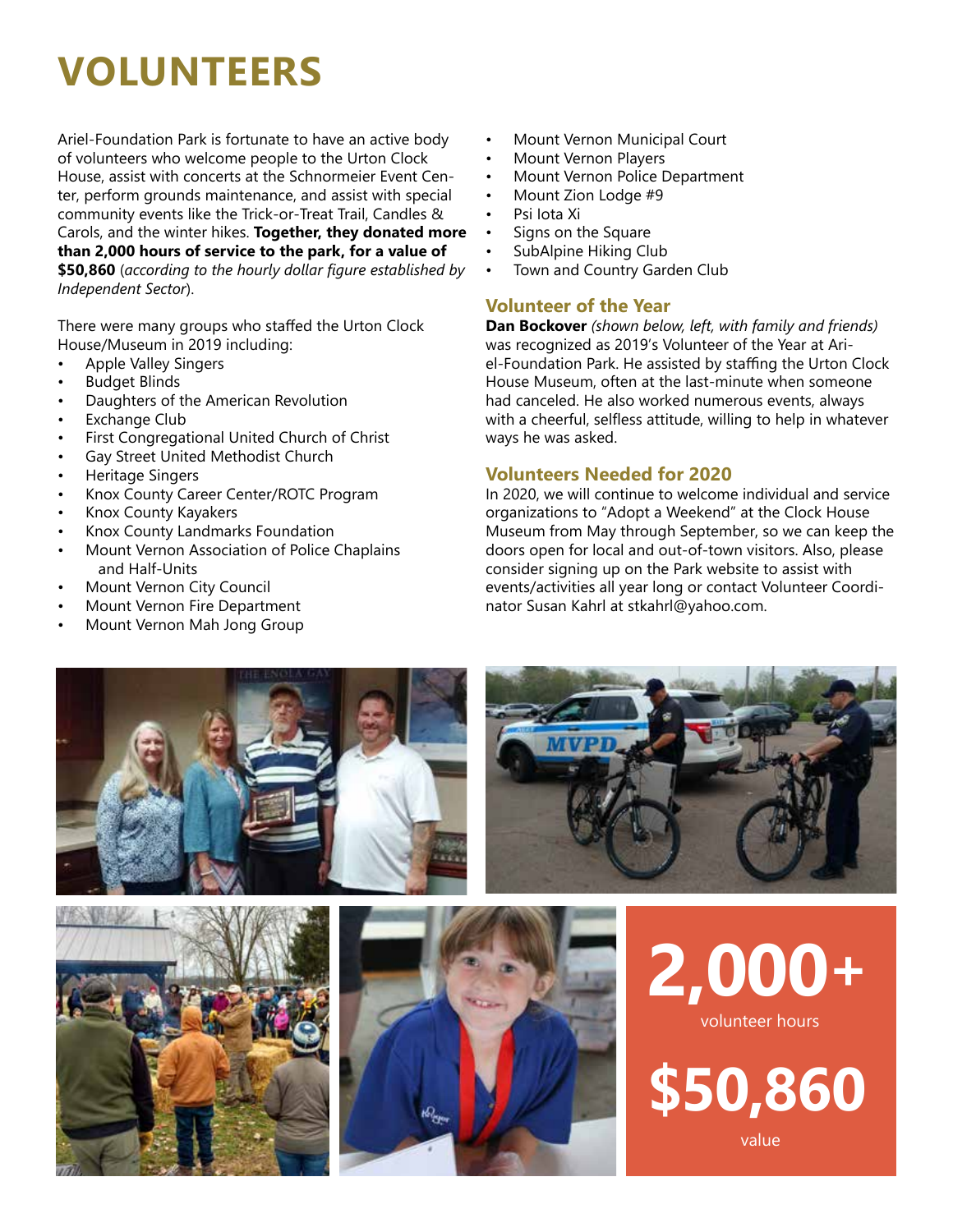# **FINANCIAL REPORTS**

# **2019 Income: \$480,217**



Grants Grants Knox County Foundation Knox County Foundation Rental Income Rental Income Fundraising/Sponsorships Fundraising/Sponsorships Rastin Challenge Rastin Challenge Event Food/Alcohol Event Food/Alcohol Lodging Tax Lodging Tax

Other Other

# **2019 Expenses: \$512,403**



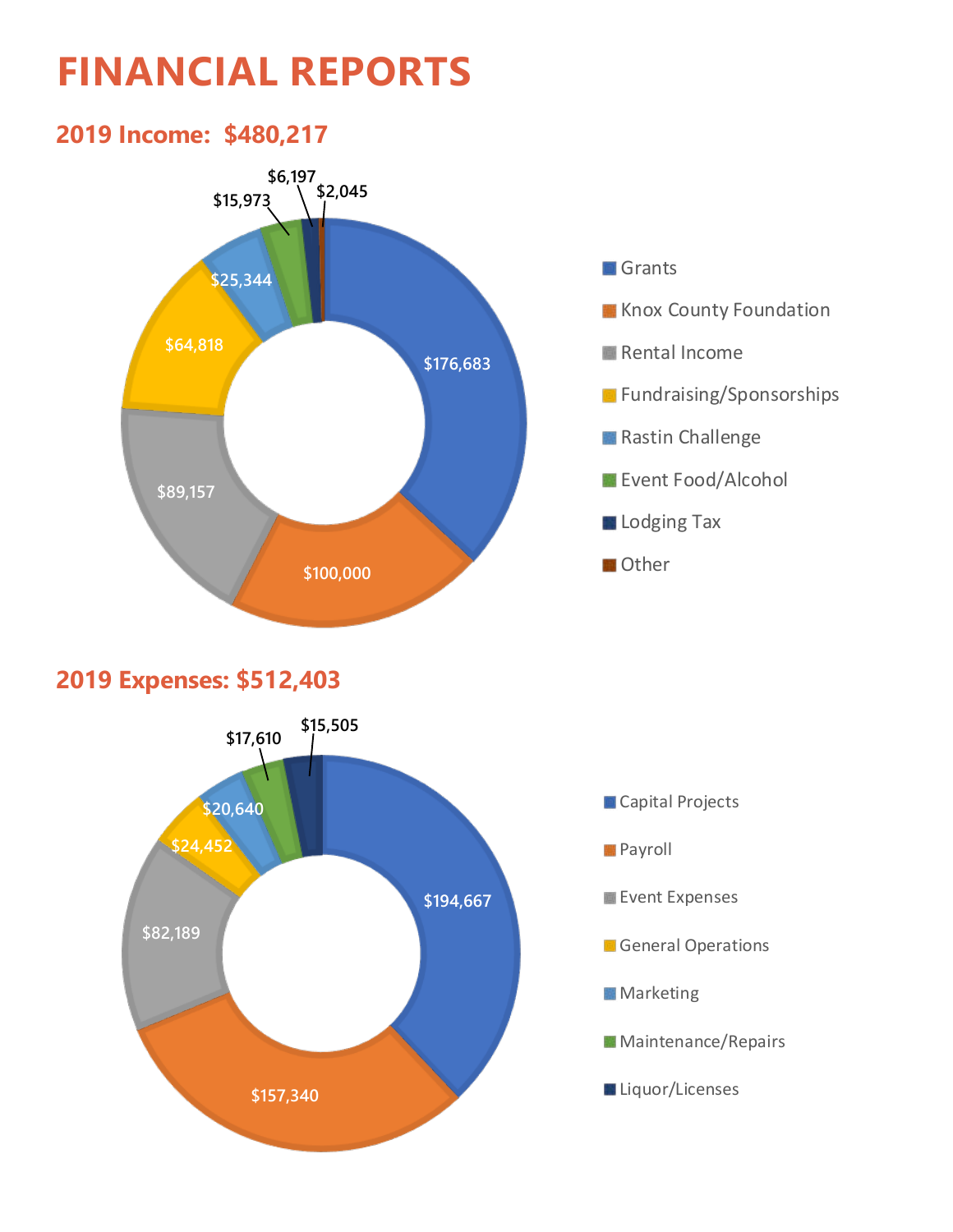# **DEVELOPMENT**

*By Melanie Bolender, Development Coordinator*

Since the creation of Ariel-Foundation Park nearly five years ago, we have seen a rebirth of Mount Vernon's downtown business district. During 2020, a revitalized riverfront park will be opened, further enhancing the connection between the park and downtown restaurants and businesses. Advocates for Ariel-Foundation Park can take pride in the positive impact the park is having on our community.

The Foundation Park Conservancy strives to be a careful steward of all financial gifts to the park. Numerous individuals, businesses and organizations support the park in a variety of ways. Donations and sponsorships provide the free Summer Concert Series that is enjoyed by many from Knox County and beyond. "Friends of the Park" support the annual maintenance and operating expenses of the park. Program sponsors allow the Conservancy to offer various programs such as Tai Chi and yoga. Several businesses provide "in-kind" gifts such as equipment rental and grass fertilization. The Conservancy has also been awarded grants from local and state funders, and various philanthropic foundations.

Many entities work together to maintain, manage and improve the park: Foundation Park Conservancy, the City of Mount Vernon, Knox County Parks, Ohio Department of Natural Resources, the Shade Tree Commission, the Kokosing Gap Trail and the Heart of Ohio Trail, to name a few. Ariel-Foundation Park appreciates these ongoing partnerships.

Numerous people can take pride in playing a role in the growth and continued improvement of Ariel-Foundation Park. Anyone who contributes time, talent or treasure to the park strengthens the "foundation" for the ongoing success of the park. Gifts to the park are truly an investment in our community. Because of you, Ariel-Foundation Park has become a premiere park which is enjoyed not only by local citizens of all ages and backgrounds but is also attracting visitors from central Ohio and beyond.

#### *We are deeply grateful for your support of Ariel-Foundation Park! Thank you!*

# **Friends of the Park**

## **Tower Friends: \$1,000 or more**

James and Maureen Buchwald Travis Lauritsen David and Anne McElroy Marc and Jen Odenweller Mark and Denise Ramser

## **Terrace Friends: \$500-999**

Lanning's Foods Amy D. Murnen Parrish O'Neill & Associates David and Christy Rigg United Aggregates Gordy and Fran Yance

### **Tree Friends: \$250-499**

Sam and Paula Barone CTS Robert Drews Ellis Brothers Bryan Hayes Cameron and Christine Keaton Doug Leonard Michael Percy and Nicole Pagano Percy Gary and Mary Randall Joe and Kay Randall Fred and Deb Reeder Kim and Pam Rose Keith and Vicki Sant Kurt and Sandra Schisler David and Kim Stuller

# **Trail Friends: \$100-249**

Anonymous Barbara Barry Keith and Kate Burley Melanie Bolender Barry Bowden Charles and Kelly Brenneman Mary Elder Ron and Candy Fox Morgan and Aly Giles Phil and Dina Herald Timothy and Susan Kahrl Kiwanis Club of Mount Vernon Ohio Gerald and Barbara Lindstrom Richard and Peggy Mavis Richard and Susan Murray Joe and Sally Nelson Peoples Bank of Gambier Larry and Sarah Reed RCI Mechanical/Stafford Plumbing Robert and Patricia Ronk Carol Shurlow Ora Smith Susan Sukys Ian and Charlotte Watson Mary Whitacre

## **Other Friends:**

David and Jeanette Carpenter Miklos and Patricia Dudevszky Martha Stuller

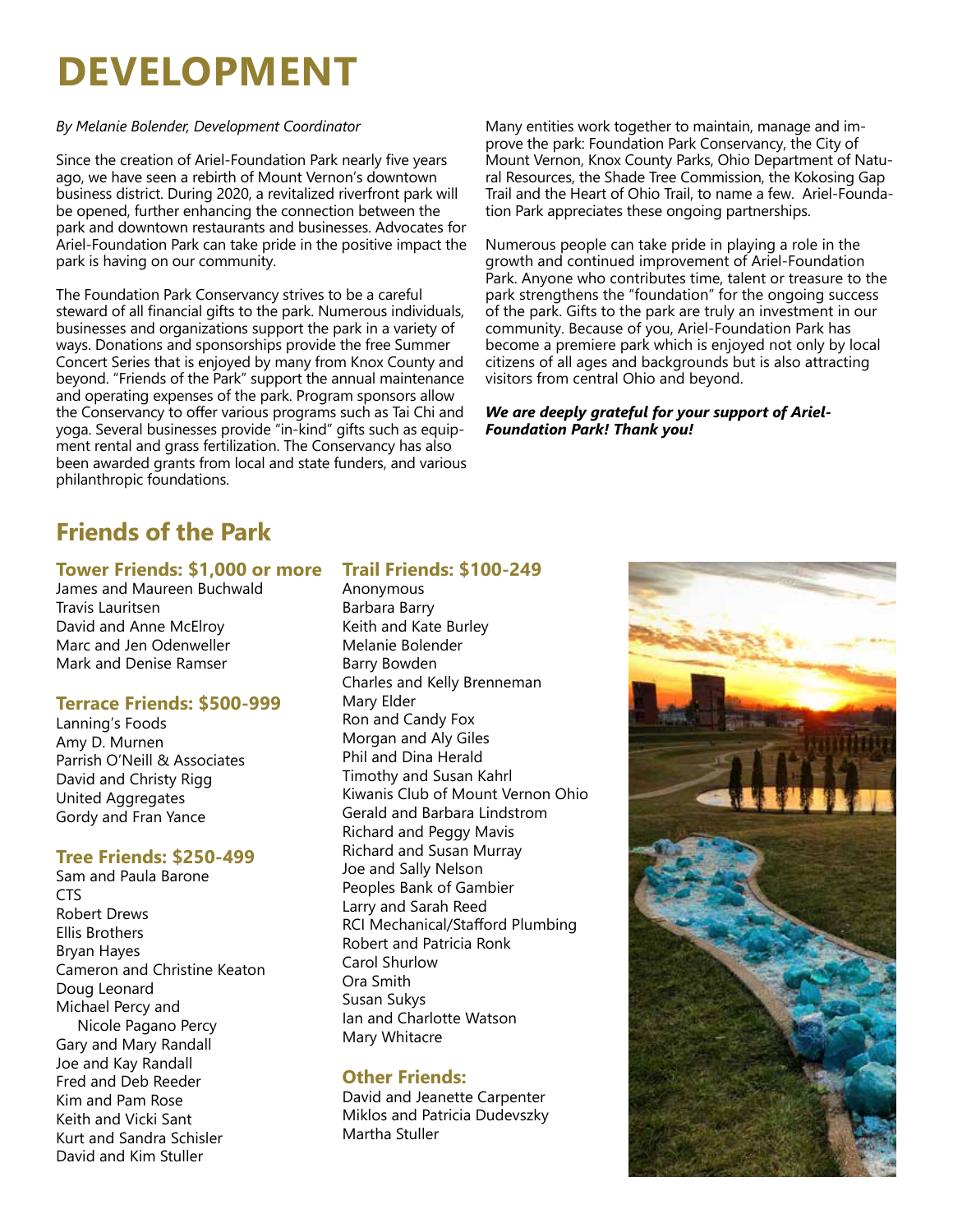# **Concert Series Sponsors**

### **Platinum: \$5,000 or more**

Ariel Corporation First-Knox National Bank Knox Community Hospital Knox County Foundation *KnoxPages.com Mount Vernon News WMVO/WQIO*

### **Gold: \$2,500**

The Energy Cooperative Griffin Insurance Ohio Arts Council/Art Works/National Endownment for the Arts *Ohio Rental* Gordy and Fran Yance

#### **Silver: \$1,250**

Alan Bazzoli, MD Critchfield Critchfield & Johnston Delta Dental of Ohio Brian Howe Family Dentistry Kenyon College Kokosing River Productions LeFurjah Family Fund Mortellaro's McDonalds *Mount Vernon Grand Hotel* White Castle

### **Bronze: \$750**

Brenneman Lumber Conway's Eastside Pharmacy *Derr Designs* Donley Ford Event Setters Party Rental Gary and Carolyn Gray *Lanning's Foods* Real Estate Showcase

# **Movie Monday Sponsors**

Youth Philanthropy Initiative, Knox County Foundation *Southside Diner Domino's Pizza*

# **Trick-or-Treat Trail Sponsors**

Sara Mankins, Edward Jones Financial Advisor e-Merge Real Estate Griffin Insurance Kim and Pam Rose Tavaci School of Performing Arts

# **Summer Fitness Sponsors**

Kahrl & Co. Insurance Knox County Health Department Ohio Eastern Star Home Public Library of Mount Vernon & Knox County

# **Grants**

Ariel Foundation Knox Community Foundation Ohio Arts Council/National Endowment for the Arts

# **Candles & Carols Sponsors**

Ted Schnormeier Kim and Pam Rose *Coleman Family Gallery Knox County Kayakers Lanning's Foods Psi Iota Xi Tim Hortons Williams Flowers*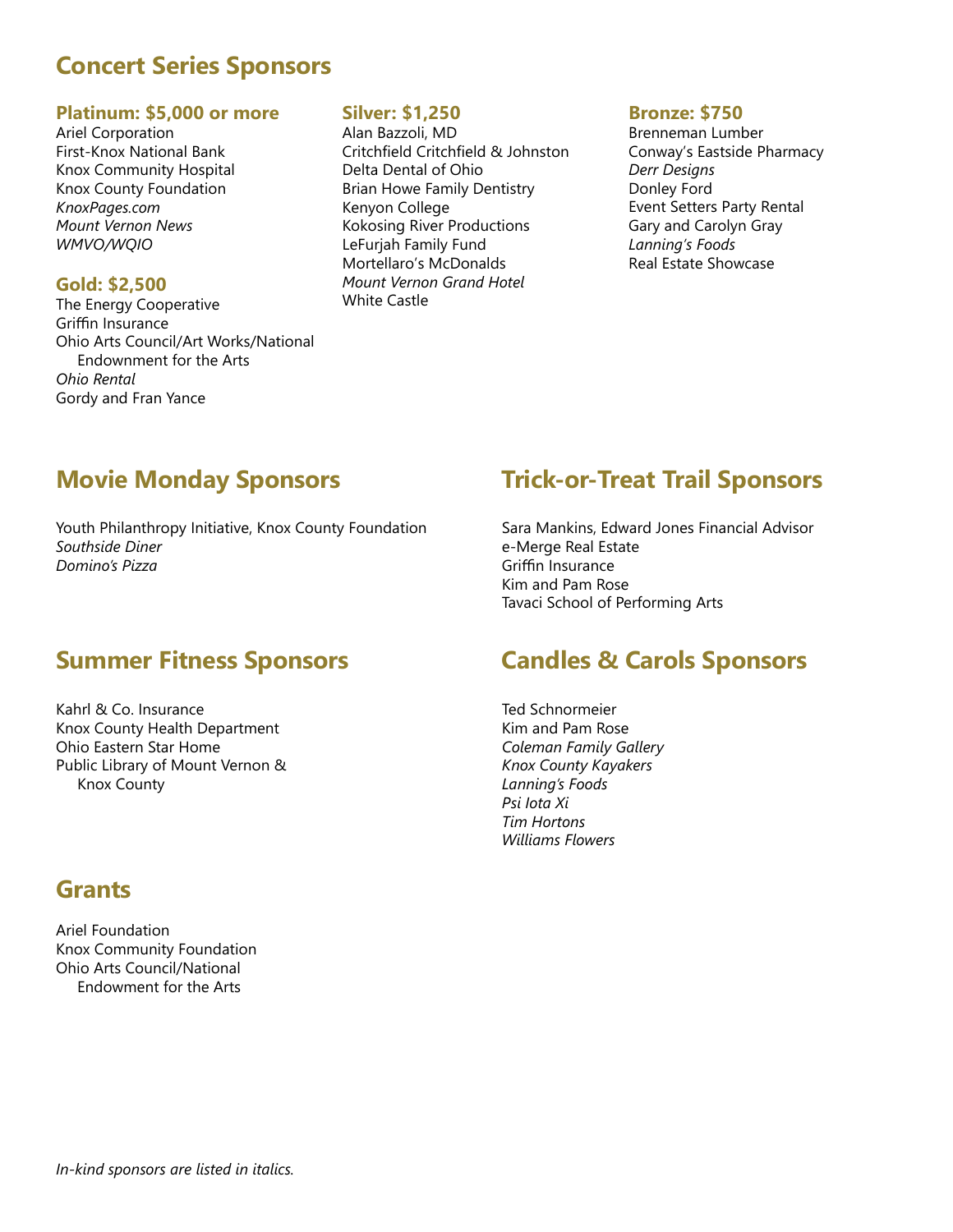# **Rastin Challenge Sponsors**

### **\$1,000 or more**

Tom Rastin CES Credit Union Donley Ford-Lincoln Knox County Safety Council

### **\$500**

Central Ohio Technical College Custom Wired Solutions Heartland Promotional Products First-Knox National Bank *Galls* Specialty Outdoor Services We Lov Pets YMCA of Mount Vernon

#### **\$250**

All-American Fire Equipment, Inc. Blubaugh Body & Frame Jeff and Norma Boucher Complete Care Animal Hospital Fire Safety Services Firstnet AT&T Flapper's Bar & Grille Flying Cross/Vertx Gault Plaza Cleaners Get Healthy Knox Coalition *Good Impressions Printing* Griffin Insurance *Katie J Photography* KIS Dog Training Knox Community Hospital Music-2-Go Ohio Funeral Support Services Survival Flight *Tim Hortons* Tristate Armor Sales

# **Tower/Bridge/Viaduct Lighting Partners**

- Cindy Callahan Phaedra Fawcett Karen Gall Tim Geiger Knox County 9-1-1\* Knox County Board of Developmental **Disabilities** Knox County Department of Child and Family Services Knox County Suicide Prevention **Coalition** Jennifer Meeks **MTVarts**
- New Directions\* Michael Percy Riverside Recovery Services Rotary Club of Mount Vernon Martha Rowe Ryan Severance Jessica Adams Smith\* Crystal Stacey David Stuller\*

# **Sunset Swing Sponsors**

Kim and Pam Rose Ann Schnomeier Memorial Ed and Sue Sims TruCut Landscaping and Lawn Care



*The Tunnel to Towers Foundation 9/11 Mobile Exhibit saw more than 1,400 visitors at the Park during the 2019 Rastin Challenge.*